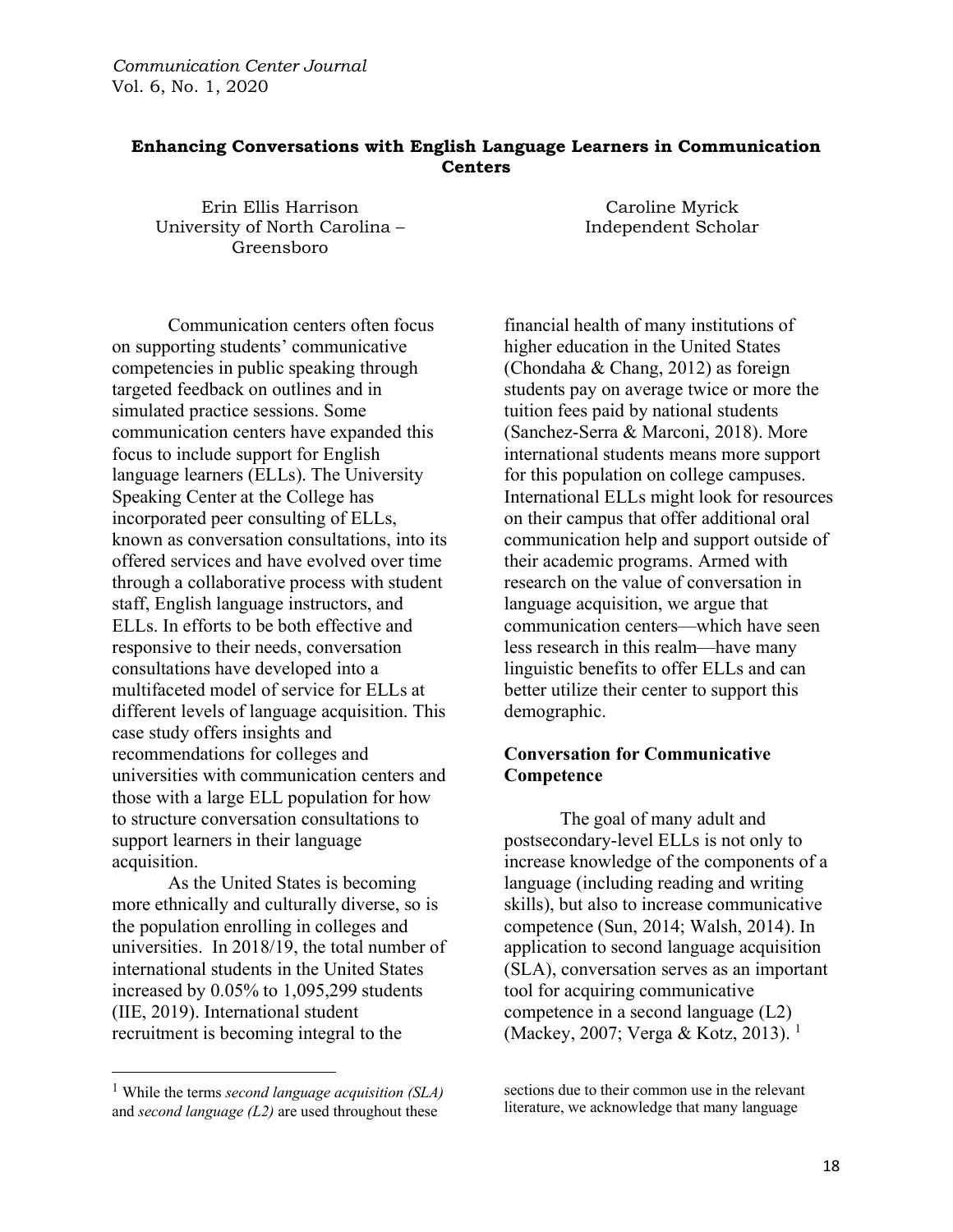Communicative competence refers to the ability to accomplish speech acts and take part in speech events (Hymes, 1972). Conversation plays a crucial role in the cultivation of communicative competence. Social learning theory (Vygotsky, 1978) places interaction—e.g. conversation—as central to all learning. The theory suggests that higher-order functions develop from social interactions, especially interactions between individuals at different stages of the learning process. Some SLA scholars have proposed an alternative to or extension of communicative competence, focusing on interactional competence (He & Young, 1998; Kramsch, 1986; Young, 1999 & 2011)*.* The theory of interactional competence includes not only an increased focus on pragmatics (or the unwritten rules of social interaction) but also an understanding of "social, institutional, political, and historical circumstances that extend beyond the horizon of a single interaction" (Young, 1999, p. 428).

According to Canale and Swain's (1980) model of communicative competence, an individual's language capabilities can be classified into three chief components:

- grammatical competence (vocabulary, grammar, pronunciation)
- sociolinguistic competence (rules for using language appropriately)
- strategic competence (verbal and nonverbal strategies used in compensation with communication breakdown)

Native speaker–non-native speaker (NS- $NNS$ <sup>2</sup> conversations hold the potential for engaging ELLs in all three of these communicative competencies. First, NS-NNS conversation provides an environment for applying, practicing, and attaining grammatical competence: ELLs can learn and negotiate meanings of L2 vocabulary through conversational practice (Ellis, 1994; Hwang, 2009; Jung, 2004), conversations can provide sites for L2 pronunciation practice (Brouwer, 2004), and negotiation processes during conversation can aid in the learning of L2 syntax (Linnell, 1995; Newton, 1996).

In addition to grammatical competence, conversation provides the means for sociolinguistic competence, which Canale and Swain (1980) divide into two subcategories: discourse competence (understanding the rules governing cohesion and coherence) and sociocultural competence (understanding the relation of language to specific contexts). Regarding conversation's role in discourse competence, the interaction creates the opportunity to negotiate which in turn provides language learners with increased chances to acquire target discourse conventions and practice higher level communicative skills (Cook, 2015; Pica, 1994). Conversation also provides an ideal environment for the use of sociocultural attributes. Conversation calls for engagement in the following sociolinguistic competencies: turn taking, turn organization, sequence organization, word usage/selection, and repair (Alwossabi, 2016; Markee & Seo, 2009;

learners are learning a third, fourth, or additional language.

 $<sup>2</sup>$  Here the term "native speaker" and "nonnative</sup> speaker" are used in this paper when discussing literature which utilizes these terms. While much SLA literature has synonymized "native speaker"

with "expert speaker"*,* we acknowledge that a nonnative speakers may too posses the communicative competence an psycholinguistic confidence of a native speaker (Davies 2003, 2013); thus, an expert speaker from whom an ELL can benefit conversationally need not be a native speaker of the target language.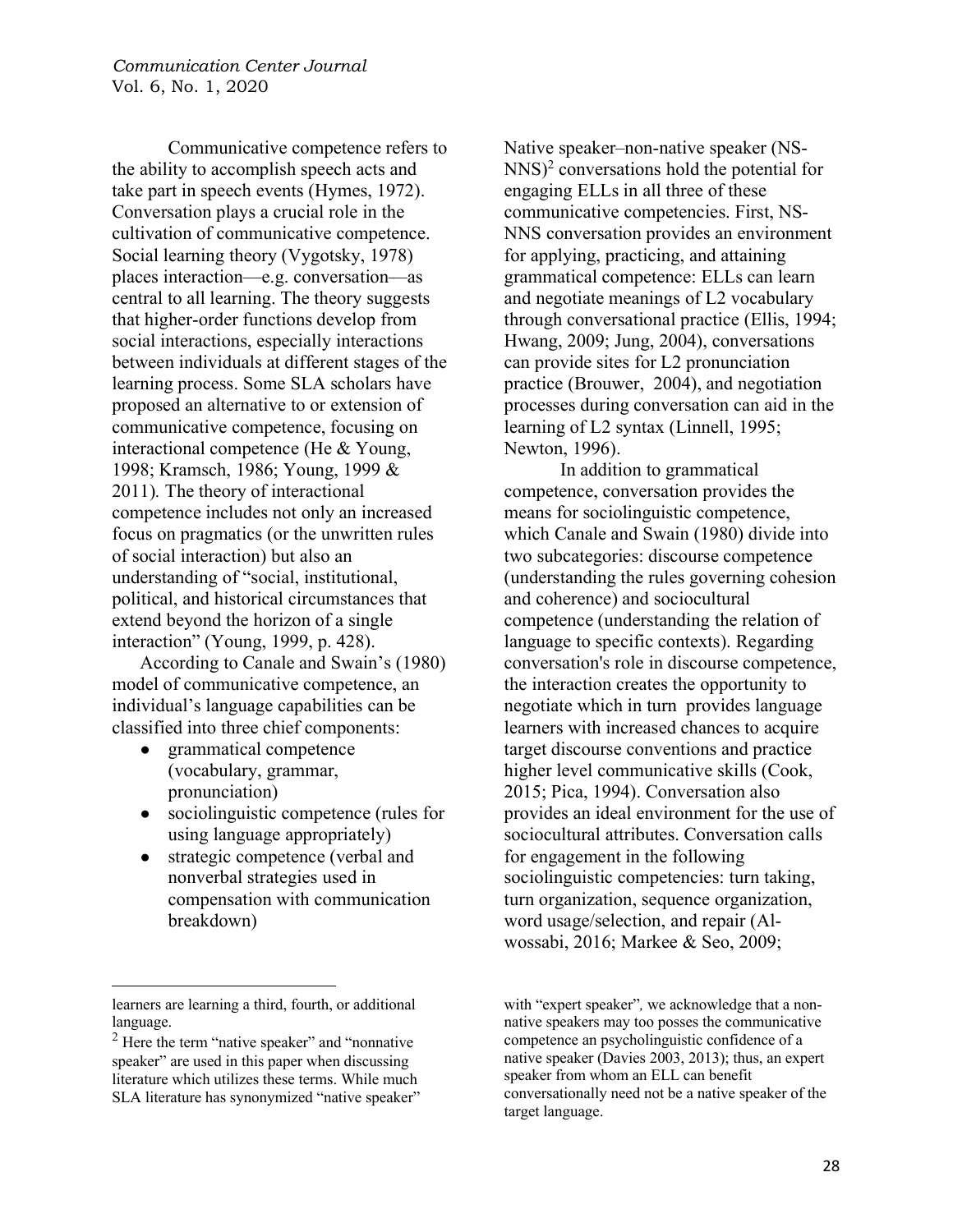Schegloff, Koshik, Jacoby, & Olsher, 2002; Seo, 2011).

Informal conversation practice allows ELLs to engage in organization of repair, or the practices used for interrupting conversation, to address problems of understanding (Schegloff, 1997, 2007; Schegloff, Jefferson, & Sacks, 1977). There are two primary forms of conversational repair: self-initiated repair, which is initiated by the speaker of the trouble source, and other-initiated repair, which is initiated by someone other than the speaker of the trouble source (Seo & Koshik, 2010). Several types of errors necessitate repair during NS-NNS conversations. Most prominent are word choice errors, syntactic errors, factual errors, and discourse errors, which include inappropriate openings and closings of a conversation, inappropriate refusals, incorrect topic nominations or switches, and pauses (Chun, Day, Chenoweth, & Luppescu, 1982). As a result, NNSs typically engage in repair by means of restatement, clarification, and confirmation of information (Foster & Ohta, 2005; Long, 1983 & 1996; Pica, 1994).

Along with the many verbal sociocultural competencies exercised in conversation practice, the conversation setting allows for the application of numerous nonverbal competencies. Conversation commonly incorporates and/or relies on the use of nonlinguistic modes of communication, many of which are culturally and situationally bound (Churchill, Okada, Nishino, & Atkinson, 2010; Matsumoto & Hwang, 2017). These include nonlinguistic embodied modes of semiosis such as gesture, eye contact, facial expression, silence, and body movement/orientation (Churchill et al., 2010). Gestures are extremely culturally bound. As a result, the use of nonverbals in NS-NSS conversations has been shown to

lead to miscommunication when cultural implications of the nonverbals are misunderstood. For example, in her discussion of intercultural eye behavior, Gregersen (2007) explains:

"Language learners who are not familiar with the cultural codes of eye behavior in western countries and divert their gaze for other reasons dictated by their L1 culture (such as showing respect for authority, for example) may find themselves sending the wrong message both in the classroom and outside that they do not want to participate in a conversation" (p. 60).

As such, is it important that nonverbals are incorporated into pedagogical approaches to SLA (Gregersen, 2007; Gullberg, 2008; McCafferty, 2002 & 2004), and NS-NNS conversations provide an important site for learning, discussing, and practicing these nonverbals.

As a whole, conversation provides an effective means for ELLs to acquire all three communicative competencies, as opposed to learning them. Acquisition occurs subconsciously and is motivated by a focus on communication, whereas learning is motivated by a focus on form and results in metalinguistic knowledge (Nagle & Sanders, 1986). The goal of informal approaches such as conversation, is acquisition which is achieved through engaging ELLs in the process of "actual communication by emphasizing the use of language as a means to some behavioral end" (Ellis, 1982, p. 80). Conversation offers an informal environment where ELLs face 'real-life' communicative situations, such as greetings and closures, comparisons, problem-solving, and informal debate. Swain (1995) argues that interaction gives ELLs opportunities to command the elements of the new language and apply them, providing chances for using these elements freely and unconsciously.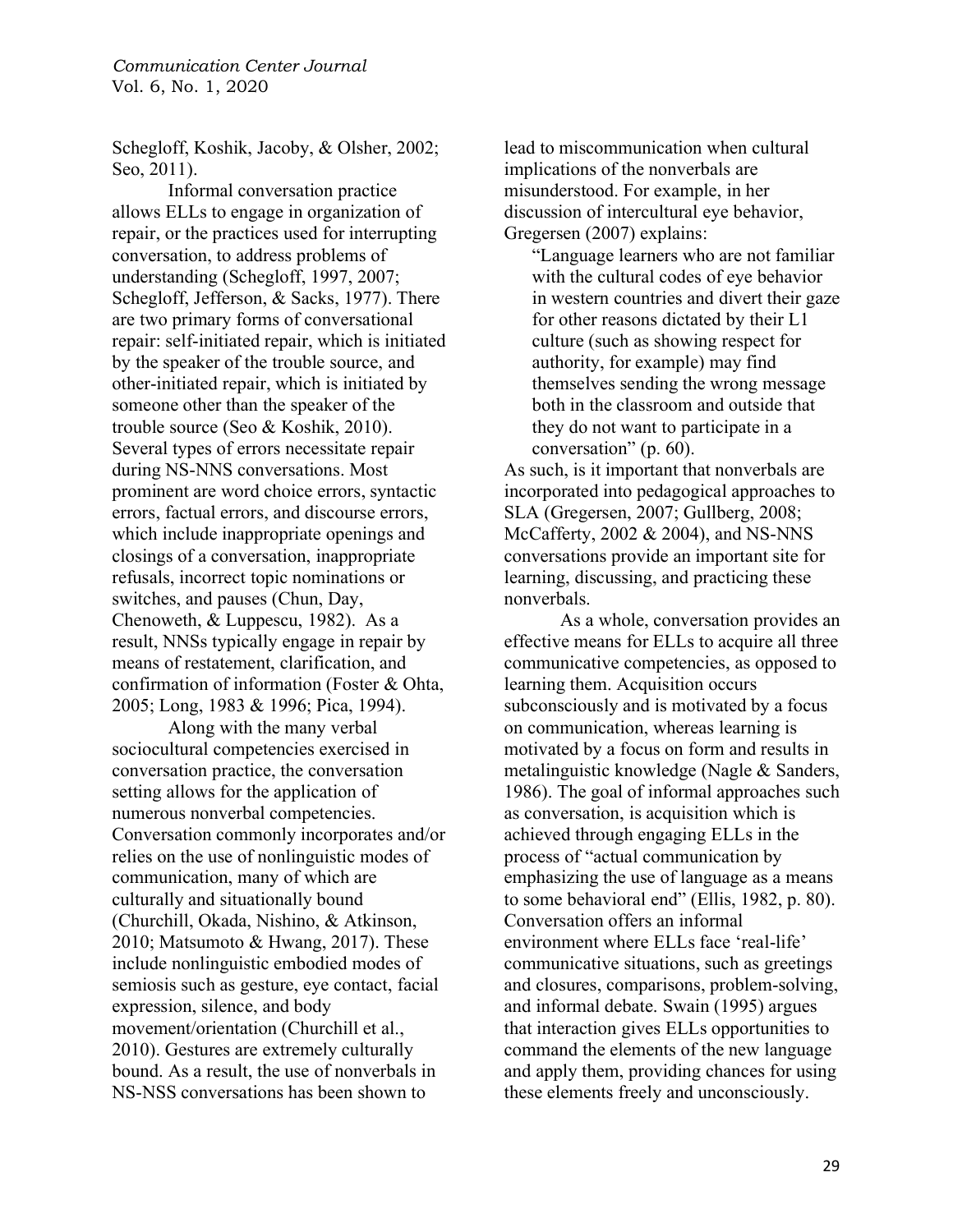Finally, with regard to interactional competence, conversation practice provides ELLs with the opportunity to apply communicative competence within various social contexts (Young, 1999 & 2011). Because all linguistic communication involves "the establishment of a triangular relationship between the sender, the receiver, and the context of situation" (Wells, 1980, p. 46), it is important for ELLs to have the opportunity to practice different conversational genres and scenarios (Young, 2011).

## **Significance of Peer NS-NNS Conversation**

Literature in SLA and educational psychology shows how student–student interactions (i.e., peer interactions) are quantitatively and qualitatively different from teacher–student interactions (Siegel & Seedhouse, 2019; Swain, Brooks, & Tocalli-Beller, 2002). In peer groups, the interaction tends to be associated with sense making, meaning negotiating, and joint problemsolving activities, and no specific member of the group is responsible for the control and direction of interaction (Gillies, 2006; Mercer, 1996). Thus, the opportunities for substantive conversation appear to be greater in small peer groups than in teachercontrolled class discussions (Zhengdong, Davison, & Hamp-Lyons, 2008). In situations where peers share roughly equal status and responsibility for the conversation, the talk which ensues can be freed from the limited type of question– answer series. In an educational setting, it also becomes the responsibility of the group to move the discussion forward, but to do so in ways compatible with the educational requirements of the task. Thus, peer-group classroom talk is like everyday talk in that it is collaboratively managed, but like

institutional talk in its predetermined aim (Fisher, 1997).

Just as peer interactions are different from student–teacher interactions, nativespeaker–nonnative-speaker (NS-NNS) conversations offer significant differences from nonnative-speaker–nonnative-speaker (NNS-NNS) conversations. Sociocultural theory tells us that learners have the ability to internalize new linguistic knowledge by imitating expressions of an 'expert' to create their own utterances (Vygotsky, 1986, 1997). SLA literature has shown that the language learner's progress depends upon the input; and that native speakers provide comprehensible input (Krashen, 1981, 1985; Long, 1983). Framing this process using sociocultural theory, Timpe-Laughlin (2016) explains:

"knowledge is created in the interaction between an expert (a more advanced speaker of the target language) and a novice (a learner). The expert mediates the interaction, enabling the learner to perform a task which he or she would not have been able to accomplish alone. Learning unfolds in this mediated interaction as the learner imitates and eventually dynamically internalizes the new knowledge…" (p. 3)

While conversations between non-native speakers can certainly contribute to language learning (Pica & Doughty, 1985; Varonis & Gass, 1985), conversations with native speakers may provide more opportunities for learning via 'expert' input (Krashen, 1981, 1985; Long 1983; Timpe-Laughlin, 2016).

Peer tutoring is an effective way to help meet the needs of ELLs at the postsecondary level (Bruce & Rafoth, 2016; Thonus, 1993; Williams, 2002, 2004). When working with tutors who are native (or highly-proficient) speakers of English, ELLs have the opportunity for SLA at a lower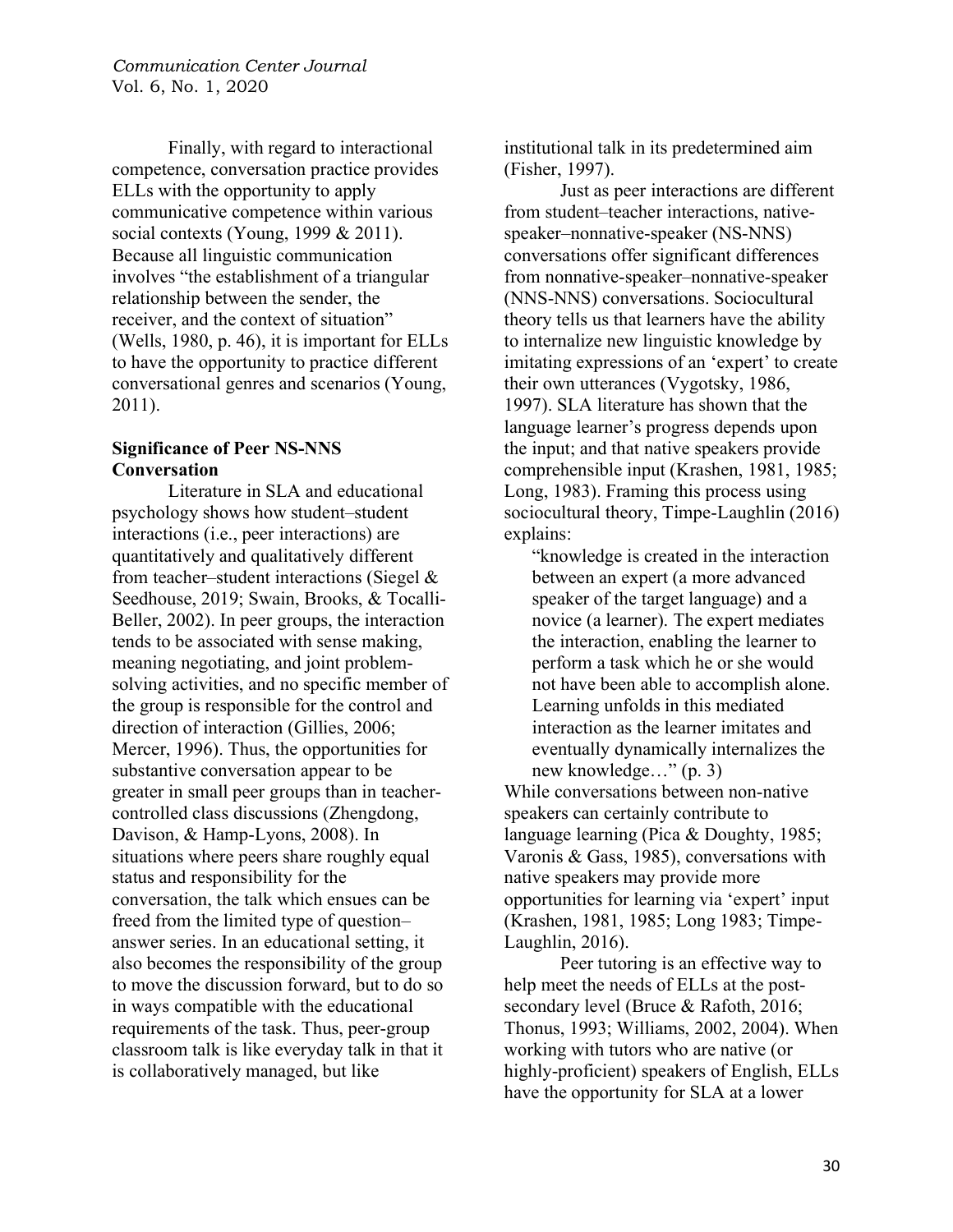level of consciousness through natural conversation, as well as through a higher level of consciousness via the tutor's explanation of linguistic concepts. Additionally, one-on-one tutoring provides an educational space that may feel more egalitarian than teacher-student spaces. When tutors work closely and collaboratively with students, barriers between those who have knowledge/power and those without begin to break down, especially with consultants increasingly turning over control of the session to the speakers themselves (Nelson, 1991). For example, many ELLs are often hesitant to speak up in class because doing so in their home countries may be considered disrespectful to the teacher (Healy & Bosher, 1992); tutoring provides a space for crucial language engagement and negotiation in which many students may not otherwise take part. Being connected with other people facilitates language development (Hasegawa, 2019). Growing research on writing centers' work with ELLs continues to show benefits of one-on-one (and group) writing tutoring in the postsecondary setting, especially when differences between L1 and L2 writers are taken into account (Severino & Deifell, 2011; Severino & Prim, 2016; Song & Richter, 1997; Thonus, 2009; Williams 2002, 2004).

## **Conversation Consultations at the University Speaking Center**

The University Speaking Center at College opened in 2002 as part of Communication Across the Curriculum, a cross-departmental program. The center provides assistance in traditional public speaking along with support to ELLs. This case study looks into how the University Speaking Center created specialized conversation consultations for ELLs in one of The College's international programs and how these consultations became more individualized and eventually branched out to serve a broader ELL population. Though at times challenges and missteps forced changes to the consultation process, the motivation to support speakers in their ongoing process of becoming more confident and competent oral communicators was always in the forefront.

In its initial phase, the conversation consultation was loosely structured. ELLs would meet with consultants for thirty minutes to practice speaking English. These initial consultations generally consisted of the consultant first asking if the student had a preference for conversation focus. Sometimes, the student would request information on practical matters such as where to get a haircut, restaurant suggestions, and traversing the city while other students would have coursework for which they were seeking assistance or practice. More often, consultants were left to lead the conversation, which typically involved them asking the student questions about their home country and culture. Not only did this not engage ELLs in multiple types of communicative competencies, this also led to a common complaint: that students were having similar conversations over and over again with different consultants.

Adding to the repetitiveness of the conversations was a disconnect between the centers' mission and what students felt was the determined point of the consultations. Often, students were seeking assistance with grammar, pronunciation, and accent reduction. These skills, however, were not the focus of these consultations. The purpose of these consultations was to provide ELLs with a nonacademic environment to practice and gain confidence speaking in English -- to increase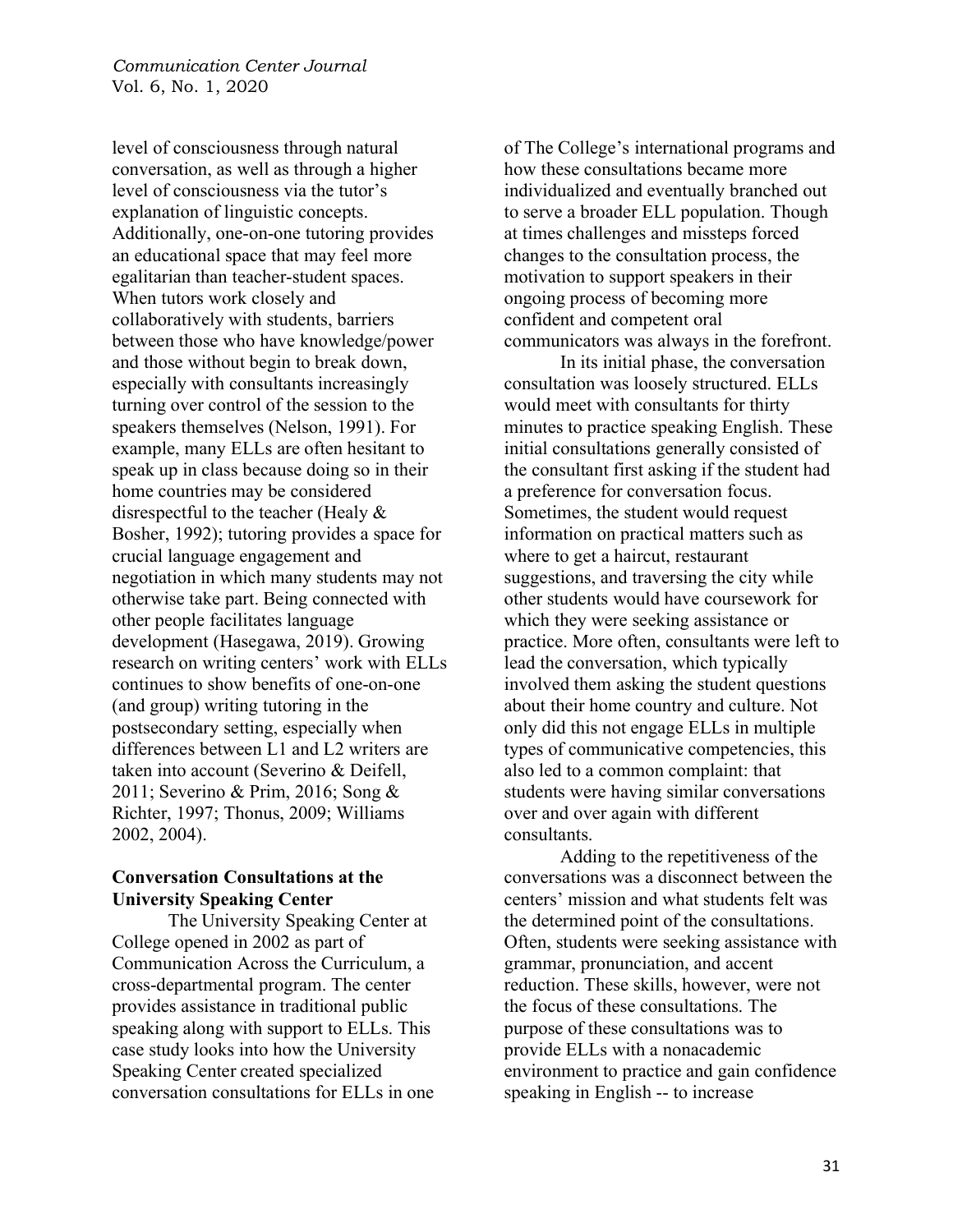communicative competence through interpersonal peer communication. Correcting their grammar and pronunciation or critiquing their accents would change the power dynamic in the conversation where the consultant was no longer a peer, but an authority. For instruction in these areas, students would need to examine their academic curriculum and consult with their English language instructors.

Armed with feedback from students who participated in these initial consultations, members of the University Speaking Center and staff within the international program met and discussed ways in which the conversation consultation could be improved. In order to reduce confusion with the students in regard to consultation expectations, the University Speaking Center crafted informative welcome letters for each student and began performing orientation presentations (introduction to the services offered) prior to the students' first consultation. The letters and orientations emphasized the purpose of the conversations were to provide an opportunity to engage conversationally with native speakers in order to enhance confidence in English speaking. In addition, the orientations emphasized the idea of the Speaking Center as a safe space to openly discuss the differences and difficulties international students confront in the city, at the College, and within the greater community.

With its purpose more clearly articulated, the conversation consultation evolved to emphasize an individualized focus. Though the consultant's priority was to first give conversational choice to the student, often—as previously discussed students entered the consultation without a specific direction of interest in conversation. Therefore, specialized tip sheets were created to expand consultants' discussion

topics when not provided guidance by the speaker. These were tangible pieces of paper that a consultant could bring into the consultation to give them more confidence to engage in a meaningful dialogue. One particular tip sheet included over thirty possible conversation starters to encourage students to share their perspectives on a broad swath of interest areas such as relationships and travel (see Appendix).

Many tip sheets addressed sociolinguistic competence (rules for using language appropriately), such as culturally appropriate nonverbal behaviors, or topics that should and should not be discussed with someone you just met. Other tip sheets addressed strategic competence (verbal and nonverbal strategies used in compensation with communication breakdown), such as asking for clarification when having difficulty understanding an English speaker. The variety of tip sheets allowed for a variety of conversational contexts to be explored metalinguistically by ELLs, providing an engaging and low-risk context for ELLs to increase interactional competency.

The introduction of these tip sheets allowed for greater engagement and culture sharing than had previously been evident in conversation consultations. In addition to promoting participation and conversational agency on the part of the student, the tip sheets provided a more concrete structure for consultants. Though their use increased the satisfaction of both speakers and consultants, criticism remained that the conversations could repeat themselves as speakers visited on different days/times and spoke with different consultants.

The following year, a new Speaker Tracking program was instituted to ensure that conversations were evolving rather than repeating. A folder was created for each student and participated in conversation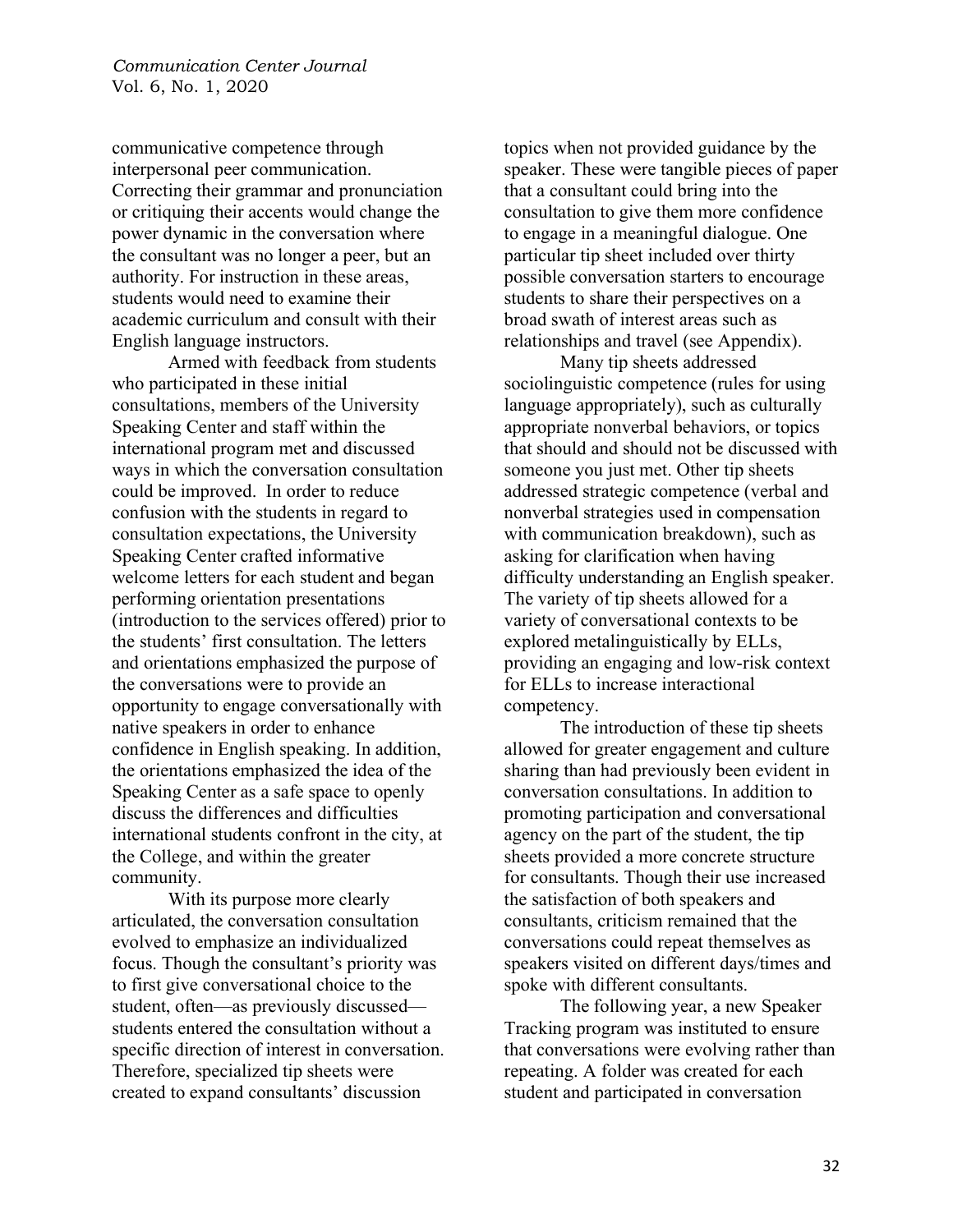consultations and contained a tracking form stapled to the inside of the folder. The form included columns for the purpose of the consultation, topics discussed, and goals for the next visit. In addition, the forms were differentiated by communication skill (CS) level, 1-5, which coincided with the students' level of English language acquisition from beginner to advanced. Though the forms assisted in the development of conservations for an individual, they also brought a new consciousness to consultants. Each time a consultant prepared for a conversation consultation, they could prepare for the communication skill level of the speaker. The recognition of different skill/acquisition levels led to several changes that would further enhance the conversations.

Students in the lower levels are still mastering simple language and dialogues. By tracking students with these associated level labels, the staff began to recognize consistent difficulties with students at these levels. One major hurdle was the online feedback survey, which all speakers are asked to complete at the end of their consultation. Typically, the speaker will answer quantitative and qualitative questions about their visit. However, staff noticed that students in the lower levels were struggling to understand and complete the survey. As a result, an alternative paper feedback form was created which simplified the language of the questions and included the use of different emoji faces to coincide with the likert scale questions. For example, a smiling face emoji replaced the words 'strongly agree' on the survey and a sad face emoji replaced 'strongly disagree'. The use of the simple survey reduced the time students took to complete the survey as well as lessened speaker anxiety as they did not have to constantly ask the consultant what a word meant.

Students in the middle and higher levels of language acquisition have a broader grasp of the English language and are often more confident in their speaking abilities. Conversations with these students were often more natural and the cultural exchange more organic and could also take the form of non-ELL consultations, such as a focus on traditional public speaking skills. In order to continue enhancing conversations with international students in their English learning, the center started implementing high-level conversation activities open to any student who wanted to enjoy fun and games while speaking English and learning from one another. This one hour program called "Let's Talk" (first called "Coffee Talk"), is a weekly event facilitated by consultants to allow for large groups of ELLs and fluent English speakers to engage with one another while playing games such as answering questions on a beach ball that thrown around the room or adapting popular television game shows such as 'Family Feud'.

### **Feedback**

Since the implementation of the Speaker Tracking program, which follows conversation topics and recognizes students as individuals at a variety of language acquisition/skill levels, feedback from students has steadily improved and no longer receives criticism that conversations are repetitive. As the focus has moved to diversifying conversation dynamics, feedback on the level of perceived help has also improved. During the 2018-2019 academic year, feedback was collected from 363 conversation consultations. 99.7% of students felt their conversation consultations were helpful and 97.7% would recommend the Speaking Center to others. During the 2019-2020 academic year, conversation consultations revealed similar satisfaction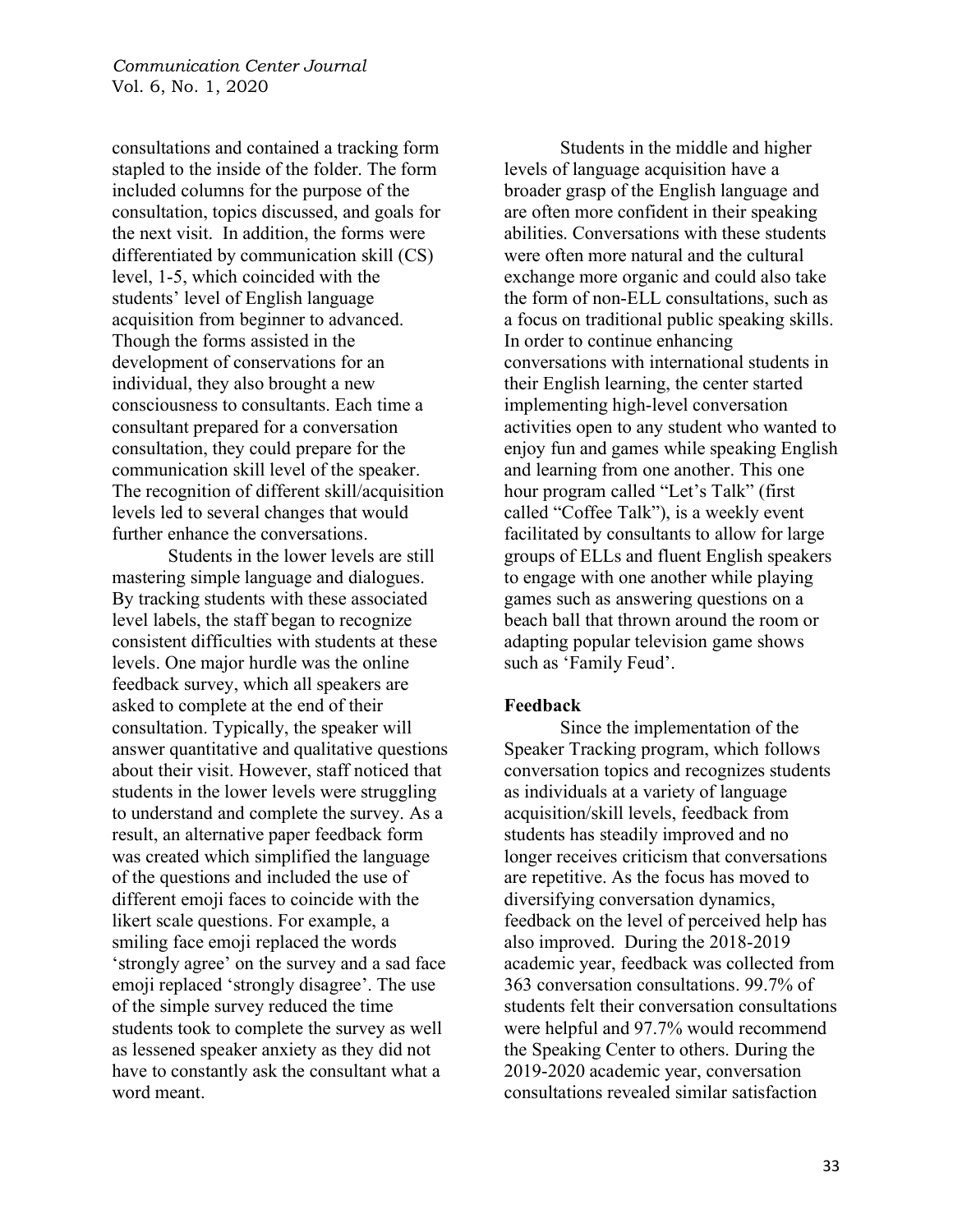with 97.7% of speakers indicating the consultation was helpful and 97.6% recommendation rate.

While the quantitative data is impressive, the qualitative responses were far more telling. In response to the question for the "most important thing learned", responses have ranged in topics from American past times and TV shows, to learning new vocabulary, to social norms (e.g. not asking someone's age); one student remarked that the conversation provided help in explaining their pain to a doctor. A common thread in response to what the speaker found most helpful was simply the opportunity to speak to native English speakers in a safe environment and the feeling of greater comfort with the English language.

### **Highlights of Speaker Responses**

Below is a sampling of some of the 2018-2020 open-ended feedback from conversation consultations about the most important thing learned during their visit. Responses are unedited/verbatim and reflect a variety of skill levels.

- Sharing with people what I think. Don't be shy
- Use different styles to grape student attention
- Celebration of valentines day
- **Education system**
- How to do a good presentation
- How to start my speech and how to including
- About slang language
- How to use the word "sleep" in sentences
- More about how to practice for my presentation
- **I** don't have to eat food before central carolina fair
- How to find main point, give more detail for presentation

How to response to the question "do" you mind"

Spelling and practicing speaking Here we see responses spanning the grammatical competence (e.g. 'Spelling', 'How to use the word "sleep" in sentences') and sociolinguistic competence (e.g., 'About slang language', 'How to response [sic] to the question "do you mind"'), as well as interactional competencies related to speaking context ('Use different styles to grape [sic] student attention', 'How to start my speech', 'Sharing with people what I think') and using conversation to better understand cultural and institutional histories (e.g., 'Celebration of valentines day', 'Education system').

# **Moving Forward**

Communication centers were created to assist communication across the curriculum programs to give support for oral communication activities and assignments (Preston, 2006) and can increase the opportunities for pursuing speaking proficiency (Hobgood, 2000). We must also recognize that ELLs need oral communication support and communication centers have the opportunity to skillfully engage with ELLs to further support their oral communication goals and language acquisition. By centering the individual (adapting to their needs and being reactive to their feedback) and focusing on communicative competence, we enhance conversations with ELLs and become more meaningful to both the consultant and the speaker.

However, just as the consultation's evolution from its inception has brought great improvements, one must look toward future adaptations of application at a communication center such as conversation beyond academic settings. Some speaker feedback also indicated interest in spouses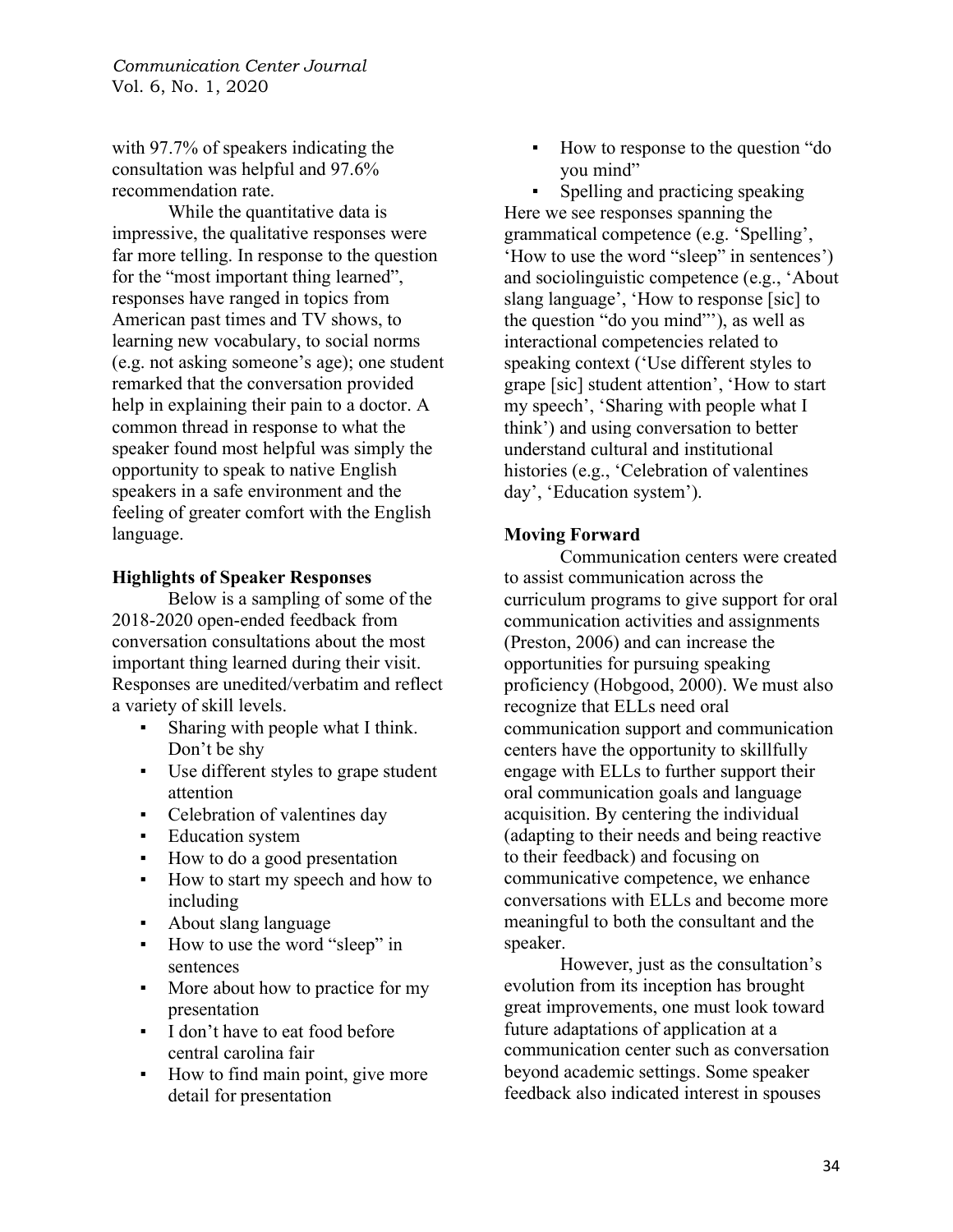and/or child(ren) to be able to participate in conversation consultations. In addition, outreach to refugee populations in the local community may offer an opportunity to have a greater scale of impact through serving a wider range of ELLs. The Speaking Center at College continues to move forward to provide conversation consultations and other programming to international students and provides itself as a case study for how other communication centers can enhance their conversations with ELLs.

#### **References**

- Al-wossabi, S. (2016). Speaking in the target language: Issues and considerations. *Journal of Language Teaching and Research, 7*(5), 886-893. http://dx.doi.org/10.17507/jltr.0705.08
- Bruce, S. & Rafoth, B. (2016). *Tutoring second language writers.* Logan, UT: Utah State University Press.
- Canale, M. & Swain, M. (1980). Theoretical bases of communicative approaches to second language teaching and testing. *Applied Linguistics, 1,* 1–47. https://doi.org/10.1093/applin/I.1.1

Chondaha, R. & Chang, L. (2012). Trends in international student mobility. *World Education News & Reviews*, *25*(2), 1-5.

https://wenr.wes.org/2012/02/wenrfebruary-2012-trends-in-internationalstudent-mobility

Chun, A. E., Day, R. R., Chenoweth, N. A., & Luppescu, S. (1982). Errors, interaction, and correction: A study of native-nonnative conversations. *TESOL Quarterly, 16*(4), 537–547. https://doi.org/10.2307/3586471

Churchill, E., Okada, H., Nishino, T., and Atkinson, D. (2010). Symbiotic

gesture and the sociocognitive visibility of grammar in second language acquisition. *The Modern Language Journal, 94*(2), 234-253.

https://www.jstor.org/stable/40856129

Cook, A. (2015). Building connections to literacy learning among English language learners: Exploring the role of school counselors. *Journal of School Counseling, 13*(9), 1-33 https://eric.ed.gov/?id=EJ1066329.

- Davies, A. (2003). *The native speaker: Myth and reality*. Multilingual Matters Ltd. Clevedon, UK.
- Davies, A. (2013). *Native speakers and native users: Loss and gain.* Cambridge, UK: Cambridge University Press.

Ellis, R. (1982). Informal and formal approaches to communicative language teaching. *ELT Journal, 36*(2), 73–81. https://doi.org/10.1093/elt/36.2.73

Ellis, R. (1994). *The study of second language acquisition.* Oxford: Oxford University Press.

Fisher, E. (1997). Developments in exploratory talk and academic argument. In R. Wegerif and P. Scrimshaw (Eds.). *Computers and talk in the primary classroom (38*–*48).*  Bristol,PA: The Language and Education Library.

Foster, P., & Ohta, A. S. (2005). Negotiation for meaning and peer assistance in second language classrooms. *Applied Linguistics, 26,* 402–430. doi:10.1093/applin/ami014

Gillies, R. M. (2006). Teachers' and students' verbal behaviours during cooperative and small-group learning. *British Journal of Educational Psychology, 76,* 271–287. https://doi.org/10.1348/000709905X523 37

Gregersen, T. S. (2007). Language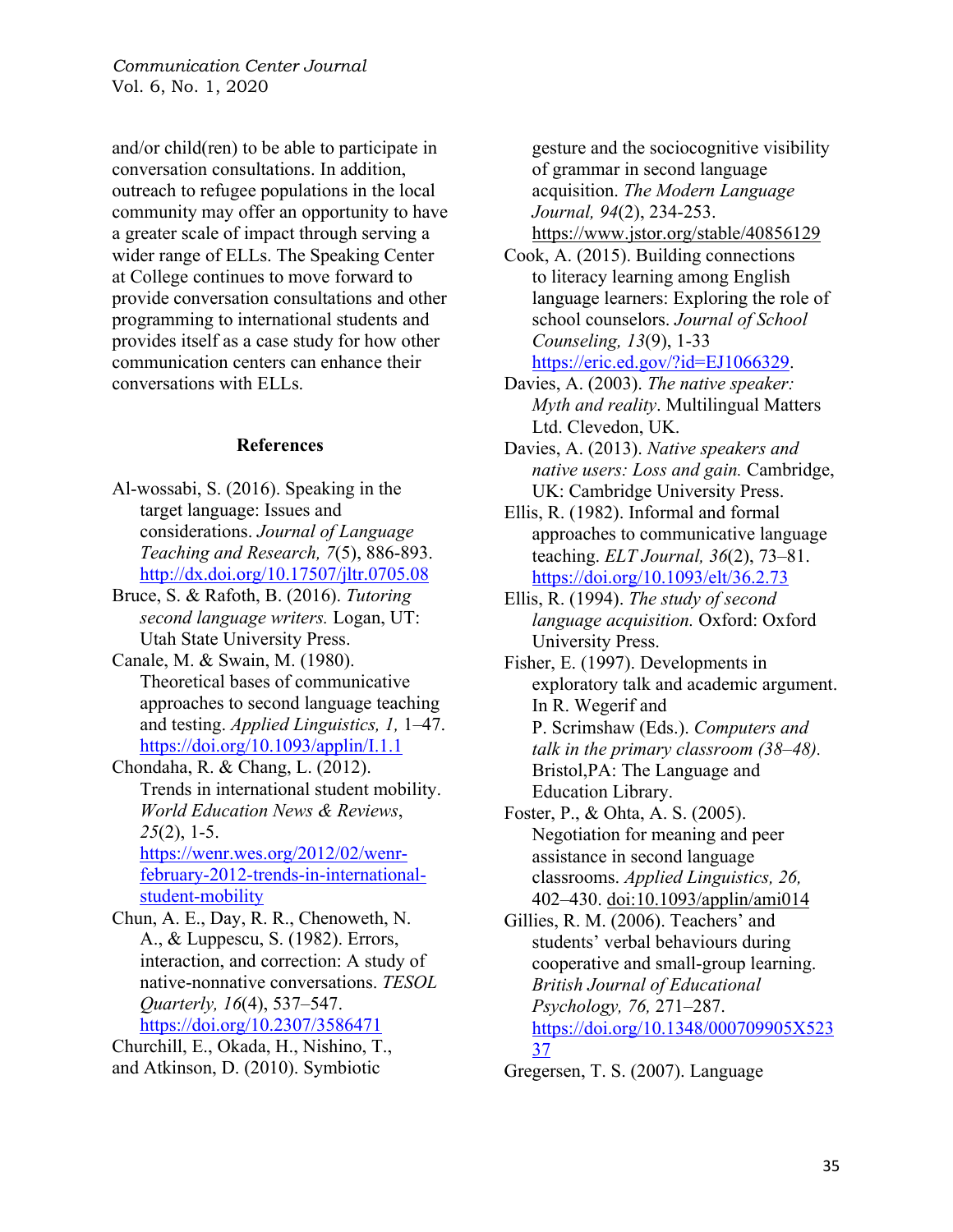learning beyond words: Incorporating body language into classroom activities. *Reflections on English language teaching*, *6*(1), 51–64.https:// citeseerx.ist.psu.edu/viewdoc/downl oad?doi=10.1.1.498.936&rep=rep1& type=pdf

- Gullberg, M. (2008). Gestures and second language acquisition. In P. Robinson, & N. Ellis (Eds.), *Handbook of cognitive linguistics and second language acquisition* (pp. 276-305). Routledge.
- Hasegawa, A. (2019). The social lives of study abroad: Understanding second language learners' experiences through social network analysis and conversation analysis. New York, NY: Routledge.
- He, A. W., & Young, R. F. (1998). Language proficiency interviews: A discourse approach. In R. F. Young & A. W. He (Eds.), *Talking and testing: Discourse approaches to the assessment of oral proficiency* (pp. 1–24). Amsterdam: John Benjamins.
- Healy, D. & Bosher, S. (1992). ESL tutoring: Bridging the gap between curriculum-based and writing center models of peer tutoring. *College ESL, 2*(2), 25–32.

https://eric.ed.gov/?id=EJ459758

Hobgood, L. B. (2000). The pursuit of speaking proficiency: A voluntary approach. *Communication Education, 49*(4), 339–351. https://doi.org/10.1080/03634520009379 222

Hwang, M‐J. (2009). Brush talk at the conversation table: Interaction between L1 and L2 speakers of Chinese. Ph.D. dissertation, University of Hawai'i at Mānoa.

Hymes, D. H. (1972). On communicative competence. In

*Sociolinguistics: Selected readings* (pp. 269–293). Harmondsworth: Penguin.IIE (Institute of International Education). (2019). International students in the United States. Open doors report on international student trends. Retrieved from:

http://opendoorsiie.wpengine.com/annua l-release/

Jung, K. (2004). L2 vocabulary development through conversation: A conversation analysis. *Second Language Studies*, *23*, 27–66. http://www.hawaii.edu/sls/wpcontent/uploads/2014/09/Kyungran.pdf

Kramsch, C. (1986). From language proficiency to interactional competence. *The Modern Language Journal*, *70*(4), 366–372.

https://www.jstor.org/stable/326815

Krashen, S. (1981). *Second language acquisition and second language learning.* New York: Prentice-Hall.

Krashen, S. (1985). *The input hypothesis: Issues and implications.* New York: Longman.

Linnell, J. (1995). Can negotiation provide a context for learning syntax in a second language? *Working Papers in Educational Linguistics, 11*(2), 83-103. https://repository.upenn.edu/wpel/vol11/  $iss2/5$ 

Long, M. H. (1983). Native speaker/non-native speaker conversation in the second language classroom. In M. Clarke, & J. Handscombe, (Eds.), *On TESOL' 82: Pacific perspectives on language learning and teaching.* Washington, DC: TESOL. Retrieved from http://scholarspace.manoa.hawaii.edu/ha ndle/10125/38598

Long, M. H. (1996). The role of the linguistic environment in second language acquisition. In W. C. Ritchie,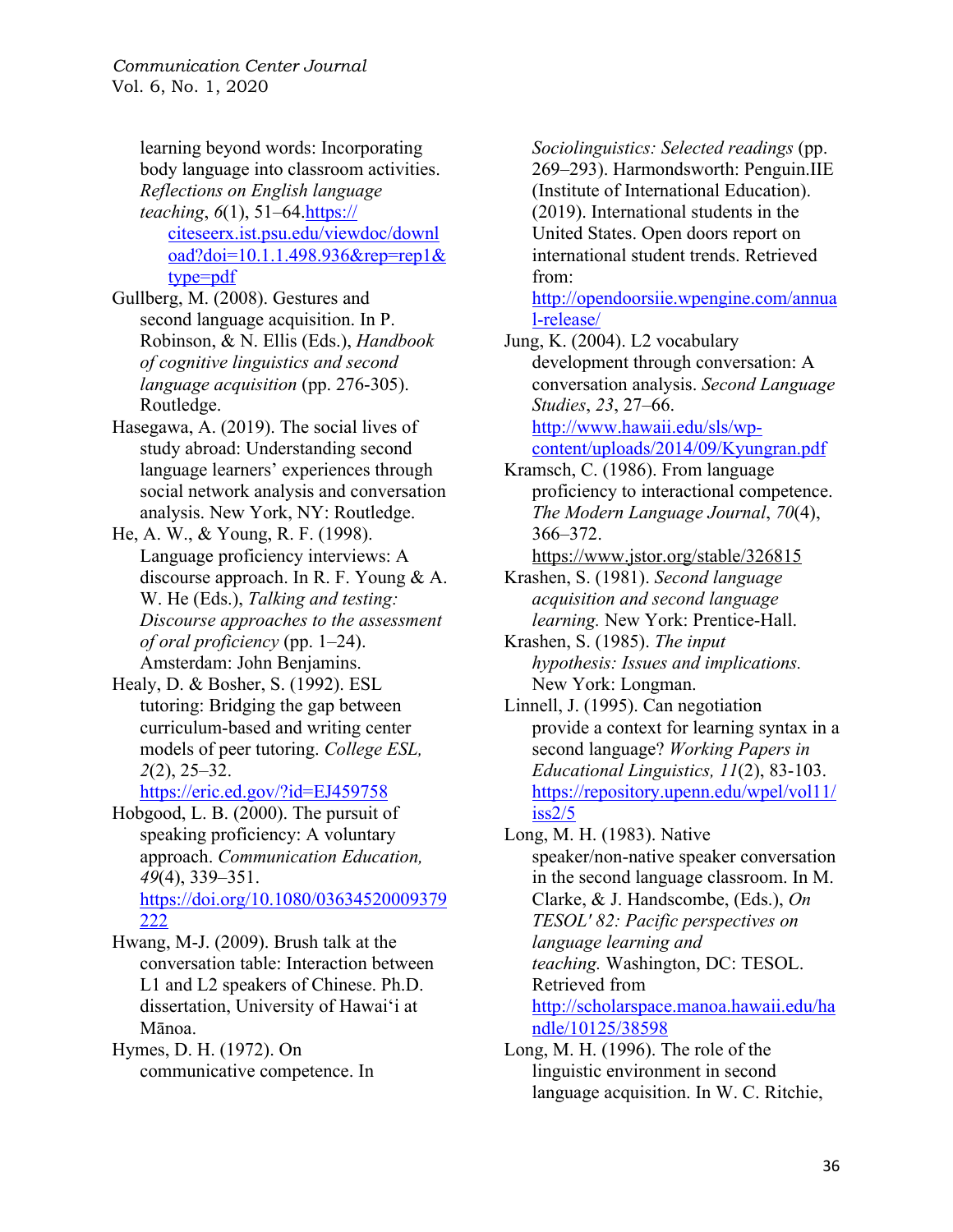& T. K. Bhatia (Eds.), *Handbook of second language acquisition* (pp. 413- 468). New York, NY: Academic Press.

Mackey. A. (2007). Introduction: The role of conversational interaction in second language acquisition. In A. Mackey (Ed.), *Conversational interaction in second language acquisition: A collection of empirical studies* (pp. 1-26). Oxford, UK: Oxford University Press.

Markee, N. & Seo, M. S. (2009). Learning talk analysis. *IRAL-International Review of Applied Linguistics in Language Teaching, 47*(1), 37-63.

https://doi.org/10.1515/iral.2009.003

Matsumoto, D., & Hwang, H. C. (2017). Methodological issues regarding crosscultural studies of judgments of facial expressions. *Emotion Review*, *9*(4), 375– 382.

https://doi.org/10.1177/17540739166790 08

McCafferty, S. G. (2002). Gesture and creating zones of proximal development for second language learning. *The Modern Language Journal*, *86*(2), 192– 203. https://doi.org/10.1111/1540- 4781.00144

McCafferty, S. G. (2004). Space for cognition: gesture and second language learning. *International Journal of Applied Linguistics*, *14*(1), 148–165. https://doi.org/10.1111/j.1473- 4192.2004.0057m.x

Mercer N. (1996). The quality of talk in children's collaborative activity in the classroom. *Learning and Instruction, 6,* 359–77. https://doi.org/10.1111/j.1365- 2729.1994.tb00279.x

Nagle, S. J., & Sanders, S. L. (1986). Comprehension theory and second language pedagogy. *TESOL Quarterly, 20*(1), 9–26.

https://doi.org/10.2307/3586386

Nelson, M. W. (1991). *At the point of need.* Portsmouth, NH: Boynton/Cook.

Newton, G. (1996). Luxembourg and Letzebuergesch: Language and communication at the crossroads of Europe. Oxford, UK: Clarendon Press.

Pica, T. (1994). Research on negotiation: What does it reveal about second-language learning conditions, processes, and outcomes? *Language Learning, 44*, 493–527. https://doi.org/10.1111/j.1467- 1770.1994.tb01115.x

Pica, T., & Doughty, C. (1985). Input and interaction in the communicative language classroom: A comparison of teacher-fronted and group activities. In S. M. Gass & C. G. Madden (Eds.), *Input in second language acquisition* (pp. 115–132). Rowley, MA: Newbury House.

Preston, M. M. (2006). Communication centers and scholarship possibilities. *International Journal of Listening, 20*, 56–59. doi: 10.1080/10904018.2006

Sanchez-Serra, D., & Marconi, G. (2018). Increasing international students' tuition fees: The two sides of the coin. *International Higher Education*, (92), 13-14. https://doi.org/10.6017/ihe.2018.92.1027

8 Schegloff, E. A. (1997). Practices and actions: boundary cases of other-initiated repair. *Discourse Processes*, *23*, 499–

545. 10.1080/01638539709545001

Schegloff, E. A. (2007). Sequence organization in interaction: A primer in conversation analysis. Cambridge, UK: Cambridge University Press.

Schegloff, E. A., Jefferson, G., & Sacks, H. (1977). The preference for selfcorrection in the organization of repair in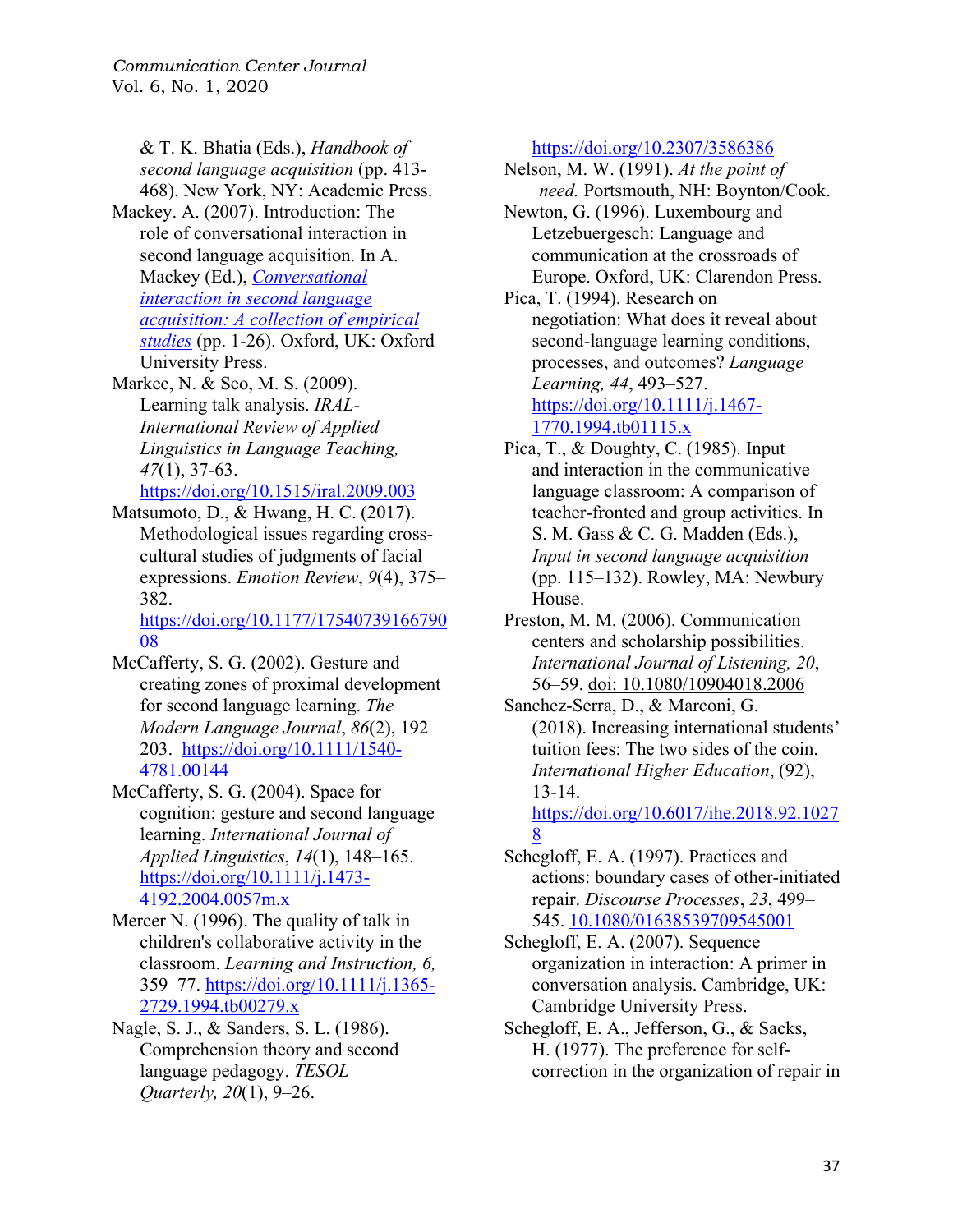> conversation. *Language*, *53*, 361–382. 10.2307/413107

Schegloff, E. A., Koshik, I., Jacoby, S., & Olsher, D. (2002). Conversation analysis and applied linguistics. *Annual Review of Applied Linguistics, 22,* 3–31. https://doi.org/10.1017/S026719050200 0016

Seo, M. (2011). Talk, body, and material objects as coordinated interactional resources in repair activities in one‐on‐ one ESL tutoring. In G. Pallotti and J. Wagner (Eds.), *L2 Learning as social practice: Conversation‐analytic perspectives* (107–134). Honolulu, HI: University of Hawai'i National Foreign Language Resource Center.

Seo, M., & Koshik, I. (2010). A conversation analytic study of gestures that engender repair in ESL conversational tutorings. *Journal of Pragmatics,* 42, 2219–2239. https://doi.org/10.1016/j.pragma.2010.01 .021

Severino, C., & Deifell, E. (2011). Empowering L2 tutoring: A case study of a second language writers vocabulary learning. *The Writing Center Journal*, *31*(1), 25–54.

https://eric.ed.gov/?id=EJ940524

Severino, C., & Prim, S. N. (2016). Second language writing development and the role of tutors: A case study of an online writing center "frequent flyer." *The Writing Center Journal*, *35*(3), 143– 185.

https://www.jstor.org/stable/43965693 Siegel, A. & Seedhouse, P. (2019).

Conversation analysis and classroom interaction. In Chapelle, C. A. (Ed.) *The encyclopedia of applied linguistics.* (pp. 259-264). Hoboken, NJ: John Wiley & Sons.

Song, B., & Richter, E. (1997). Tutoring

in the classroom: A quantitative study. *The Writing Center Journal*, *18*(1), 50– 60. https://doi.org/10.1002/he.20260

Swain, M. (1995). Three functions of output in second language learning. In Cook, G. and Seidelhofer, B. (Eds.) *Principle and practice in applied linguistics: Studies in honor of H.G. Widdowson* (pp. 125-144). Oxford, UK: Oxford University Press.

Swain, M., Brooks, L., & Tocalli-Beller, A. (2002). Peer-peer dialogue as a means of second language learning. *Annual Review of Applied Linguistics, 22,* 171- 185. https://eric.ed.gov/?id=EJ647278

Sun, D. (2014). From communicative competence to interactional competence: A new outlook to the teaching of spoken English. *Journal of Language Teaching and Research*, *5*(5), 1062–1070. 10.4304/jltr.5.5.1062-1070

Thonus, T. (1993). Tutors as teachers: Assisting ESL/EFL students in the writing center. *Writing Center Journal*, *13*(2), 13–26.

https://www.jstor.org/stable/43441927

Thonus, T. (2009). How to communicate politely and be a tutor, too: NS-NNS interaction and writing center practice. *Text - Interdisciplinary Journal for the Study of Discourse*, *19*(2), 253– 280. https://eric.ed.gov/?id=ED419414

Timpe‐Laughlin, V. (2016). Learning and development of second and foreign language pragmatics as a higher-order language skill: A brief overview of relevant theories. *ETS Research Report Series*, *2016*(2), 1–8. 10.1002/ets2.12124

Varonis, E. M., & Gass, S. (1985). Nonnative/non-native conversations: A model for negotiation of meaning. *Applied Linguistics*, *6*(1), 71–90. 10.1093/applin/6.1.71

Verga, L. & Kotz, S. A. (2013). How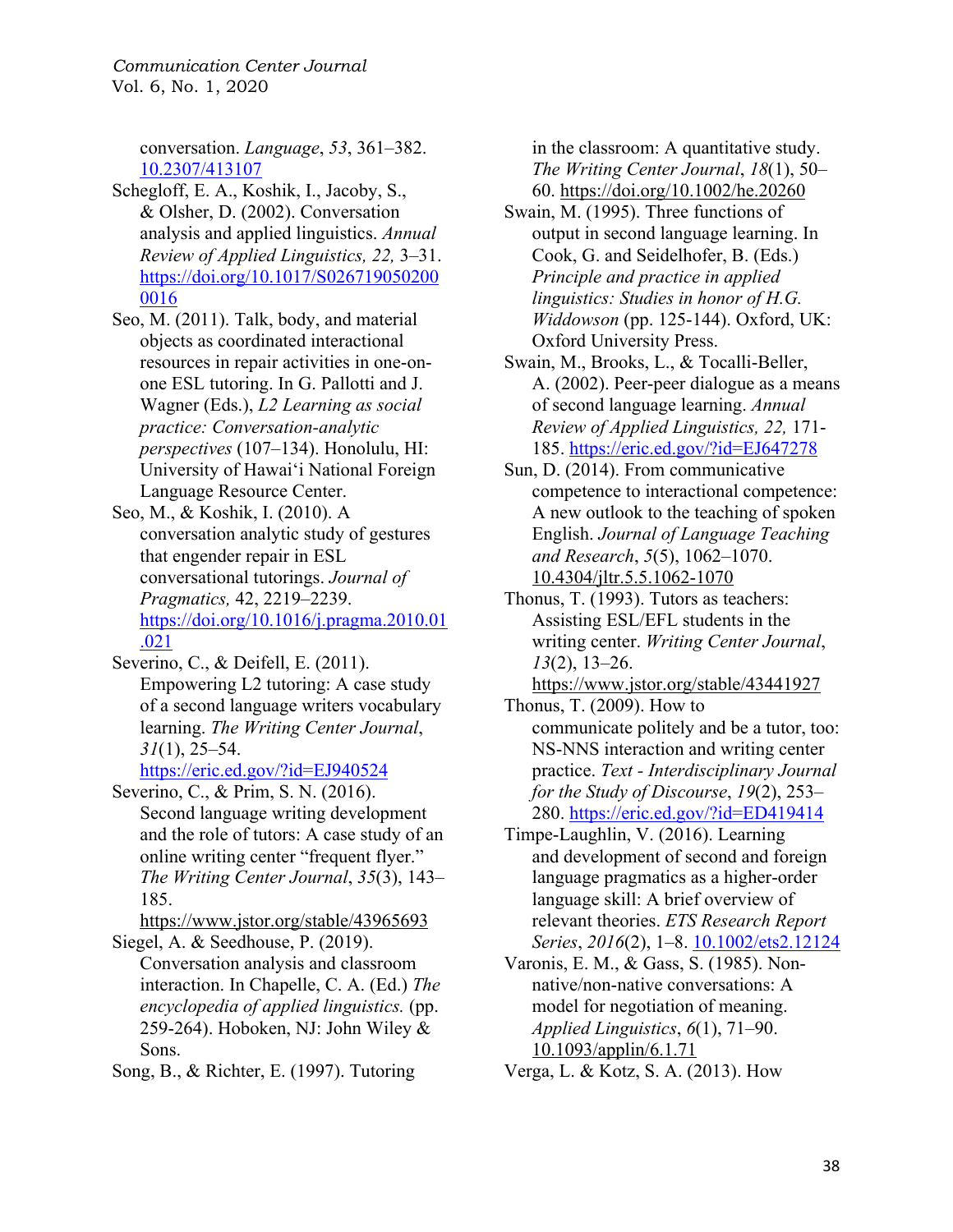> relevant is social interaction in second language learning? *Frontiers in Human Neuroscience, 7,* 550. https://doi.org/10.3389/fnhum.2013.005 50

- Vygotsky, L. S. (1978). *Mind in society: Development of higher psychological processes*. Cambridge, MA: Harvard University Press.
- Vygotsky, L. S. (1986). *Thought and language - revised edition* (revised edition edition; A. Kozulin, Ed.). Cambridge, MA: The MIT Press.
- Vygotsky, L. S. (1997). *The collected works of L. S. Vygotsky: The history of the development of higher mental functions*. New York, NY: Springer Science & Business Media.
- Walsh, S. (2014). Developing classroom interactional competence. *Language Issues: The ESOL Journal, 25*(1), 4–8. https://www.ingentaconnect.com/content /natecla/esol/2014/00000025/00000001/ art00002
- Wells, G. (1981). *Learning through interaction: The study of language development.* Cambridge: Cambridge University Press.

Williams, J. (2002). Undergraduate second language writing in the writing center. *Journal of Basic Writing*, *21*(2), 73–91. https://eric.ed.gov/?id=EJ662540

- Williams, J. (2004). Tutoring and revision: Second language writers in the writing center. *Journal of Second Language Writing*, *13*(3), 173–201. https://doi.org/10.1016/j.jslw.2004.04.00 9
- Young, R. F. (1999). Sociolinguistic approaches to SLA. *Annual Review of Applied Linguistics*, *9*, 105–132. 10.1017/S0267190599190068
- Young, R. F. (2011). Interactional competence in language learning, teaching, and testing. In E. Hinkel (Ed.), *Handbook of research in second language teaching and learning (vol. 2)*, pp. 426–443). London: Routledge.
- Zhengdong, G., Davison, C., & Hamp-Lyons, L. (2008). Topic negotiation in peer group oral assessment situations: A conversation analytic approach. *Applied Linguistics, 33*(3), 315–334. 10.1093/applin/amn035.